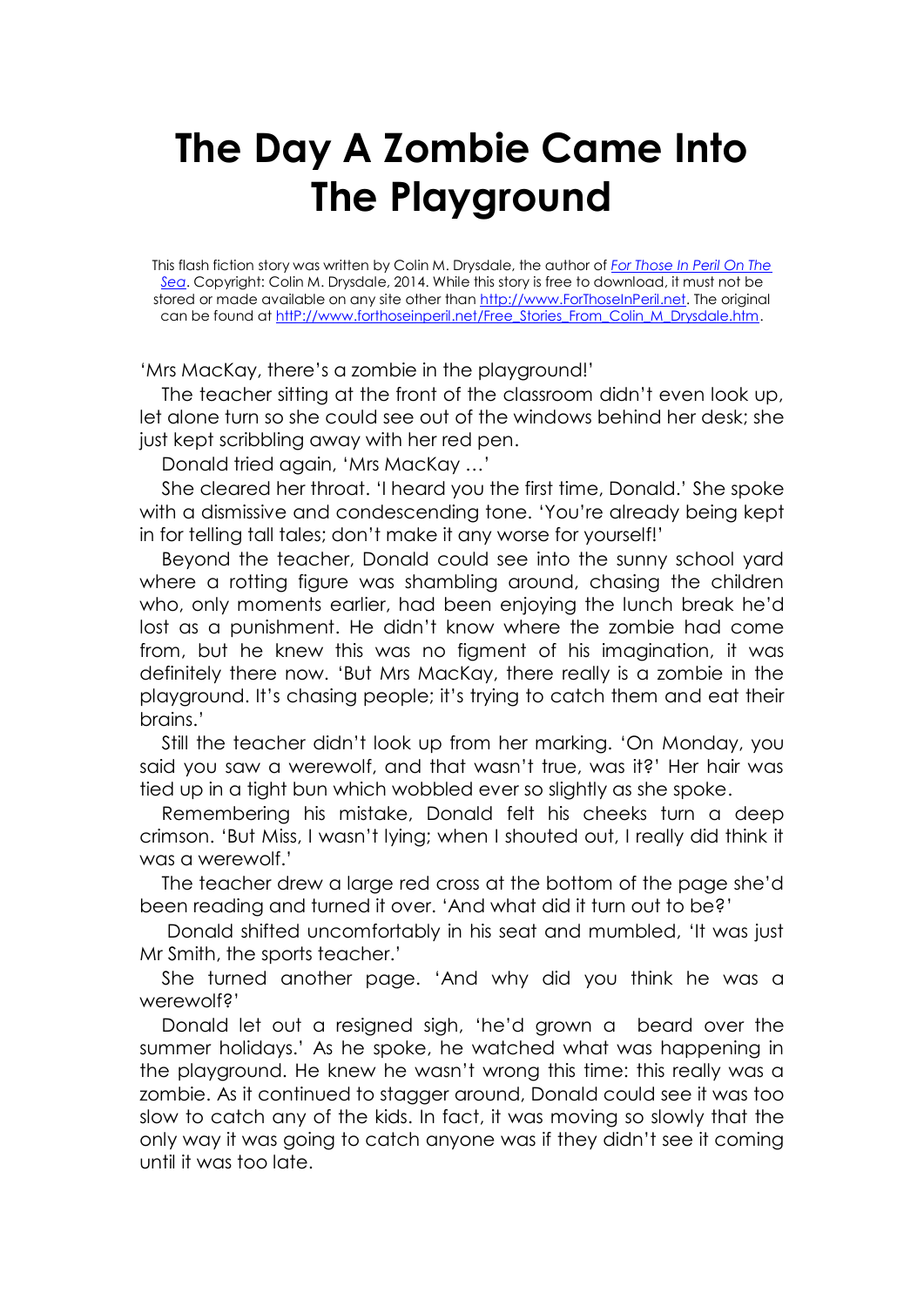The teacher closed the jotter she'd been marking and leant backwards. 'And on Tuesday, you saw a pterodactyl swooping down into the playground, trying to snatch one of the kindergarteners from the sand pit.'

Donald kept his eyes fixed on the zombie. 'I was sure it was a pterodactyl, I thought they were in danger; I had to say something.'

'And what was it really?'

Donald started to answer, but the teacher interrupted him, 'Look at me when you're talking to me.'

Donald shifted his gaze towards the teacher's narrow, pointy face which always looked like she'd just sucked on a lemon. 'A black plastic bag the wind had blown into the air.' As soon as he'd answered, his eyes shot back towards zombie as it stumbled around the now empty school yard, all the children having fled to safety.

'And remind me what you thought you saw on Wednesday?' There was a scraping noise as the teacher pushed her chair away from the desk and stood up. She paced back and forth, never taking her eyes off Donald as she waited for him to answer. The sudden movement caught the zombie's attention and he started to lumber towards the windows, his arms reaching out in front of him.

Donald could barely tear his eyes away from the approaching monster. 'I saw a mummy.'

'No, you saw Miss Walker, the maths teacher; she'd had a car accident and had a bandage round her head. I'm telling you, Donald, you've got to stop letting your imagination run away with itself. It'll only get you into trouble.'

Mrs Mackay rested her bony bottom on the window sill, keeping her back to the yard. Behind her, the zombie moved ever nearer. Donald could now make out its dull lifeless eyes, its sallow, sunken cheeks, the way its skin was peeling away from its left forearms. 'But Mrs MacKay, I'm not making it up and I'm not mistaken this time; there really is a zombie in the playground!'

She folded her arms, a stern look on her face. 'Just like you were sure there were aliens trying to land on the playing fields yesterday?'

The zombie was getting closer and closer with each faltering step, and Donald was becoming more and more agitated at his teacher's refusal to believe him. 'That's different, I just got confused. I really thought it was aliens.'

'Yes, I'm sure you did, yet it was only a helicopter flying over the school to take some pictures for the local newspaper. And what about the vampire you saw this morning? The one you were shouting about and disrupting everyone else in the class in the middle of a very important test; remember? The reason you're in this room right now rather than getting to play outside with your friends. What did *that* turn out to be?'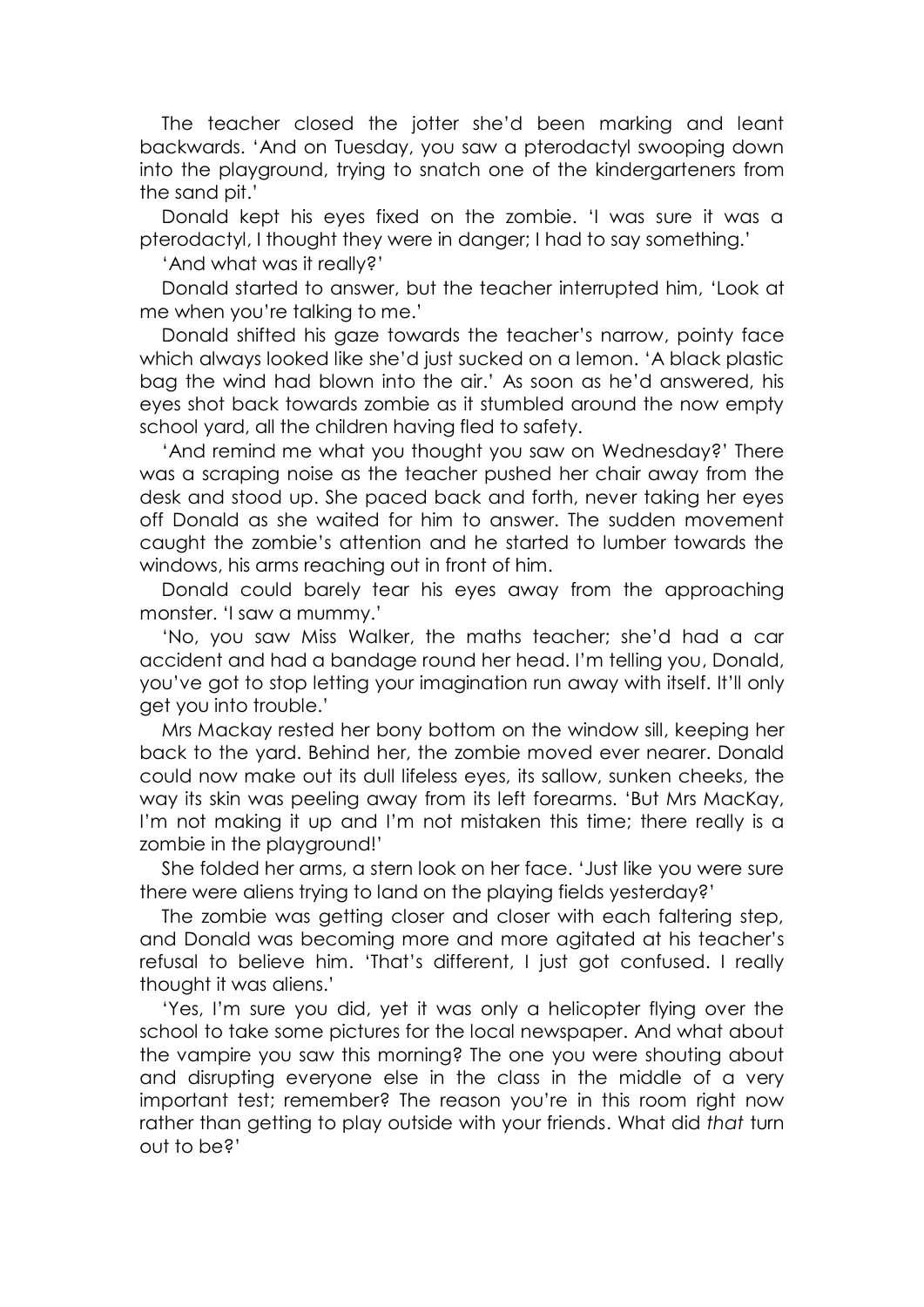'The headmaster.' Donald knew he'd been wrong, but he tried to defend his actions. 'But the way his gown was blowing in the wind, he looked like a vampire.'

The zombie was now only a few feet from Mrs Mackay, its rotting fingers almost touching the thin pane of glass that was all that separated the classroom from the school yard. Its head loomed over the teacher's shoulder, its jaws open, revealing blackened and bloodstained teeth.

'And now, you're saying there's a zombie in the playground?' The teacher leaned back against the window, shaking her head and tutting loudly. 'Tell me, why should I believe you, this time?'

'Because you have to, Miss, it'll get you if you don't. I know I was wrong about the werewolf, and the pterodactyl, and the mummy, and about the aliens landing on the playing fields, and the vampire, but I'm right about the zombie. Just turn round and you'll see for yourself!'

Mrs MacKay narrowed her beady little eyes and stared at Donald over the top of her half-moon glasses. 'Have you ever heard of the story about the boy who cried wolf?'

'Yes, Miss, but that's different. I wasn't doing it for fun, I really did think the monsters were there.' Donald sprang to his feet, unable to see why his teacher couldn't understand the difference. 'I really did think we were in danger. All I was trying to do was to warn everyone, to keep them safe.'

'You know, I almost believe you, but when are you going to grow up and realise that monsters don't exist? The dinosaurs died out millions of years ago, didn't they? So there can't be pterodactyls flying around now, can there?' She'd uncrossed her arms and was now leaning forward, waggling a finger tipped with a claw-like nail at Donald. 'You need not get it into your head, there's no such thing as werewolves, or vampires, or aliens.' Misses MacKay drew her skinny frame up to its full five foot eleven inches, trying to appear as intimidating as possible. 'And there's certainly no such thing as zombies!'

No sooner were the words out of her mouth than the zombie smashed through the glass and dragged her, kicking and screaming, from the classroom. Donald had done all he could to warn her, and he couldn't help thinking that it wasn't his fault that she was now zombie food. All she needed to do was give him the benefit of the doubt this time rather than assuming he must be lying because he'd got things wrong before. Teachers were always doing that, judging children from their past mistakes, not realising that they could change. After this morning, Donald had sworn to himself that he wouldn't shout out again, not unless he was sure he was right. It just so happened that a real monster had turned up a few hours later and she had assumed that, yet again, he was seeing things that weren't really there. Well, she was the one who'd ended up dead because of it and Donald felt she only had herself to blame.